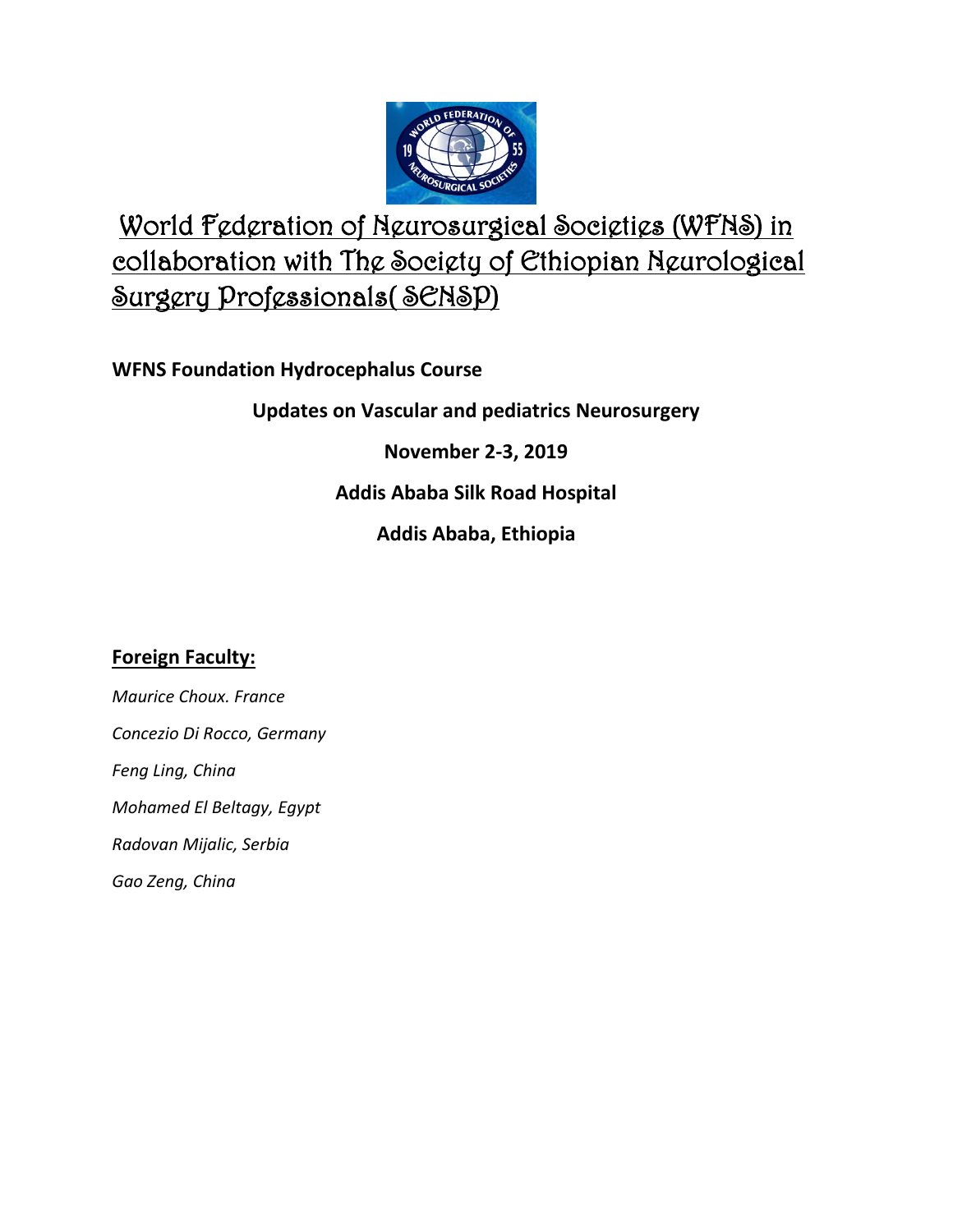# **Course Program**

## **November 2**

*Morning* 

*Welcoming remark* 

*H 9.00 – 9.30 Dr. Abenezer Tirsit, SENSP* 

*Prof.* Concezio Di Rocco, WFNS

Prof. *Maurice Choux,WFNS*

Prof. Feng Ling , WFNS

## **Course on Cerebral Stroke prevention, control and treatment in Ethiopia**

- *9:30 – 12.00* **Chairmen: F Ling**
- 10.00-10.20 Secondary Prevention of Stroke

Fei Chen, China

#### **10.20-10.50 Tea Break**

11.00-11.20 Ultrasound application in Carotid artery stenosis

Jingzhi Li, China

11.20-11.40 Surgical treatment of intracranial aneurysms in Addis Ababa, Ethiopia Thomas Bogale , Ethiopia

11.40-12.00Discussion

**12.00-13.00 Lunch**

- *Afternoon* **Hydrocephalus course**
- 13.00- 18.00 **Chairmen: F Ling, M Chouz, C Di Rocco**

13.00-13.15 Introduction:

M Choux, C Di Rocco, F Ling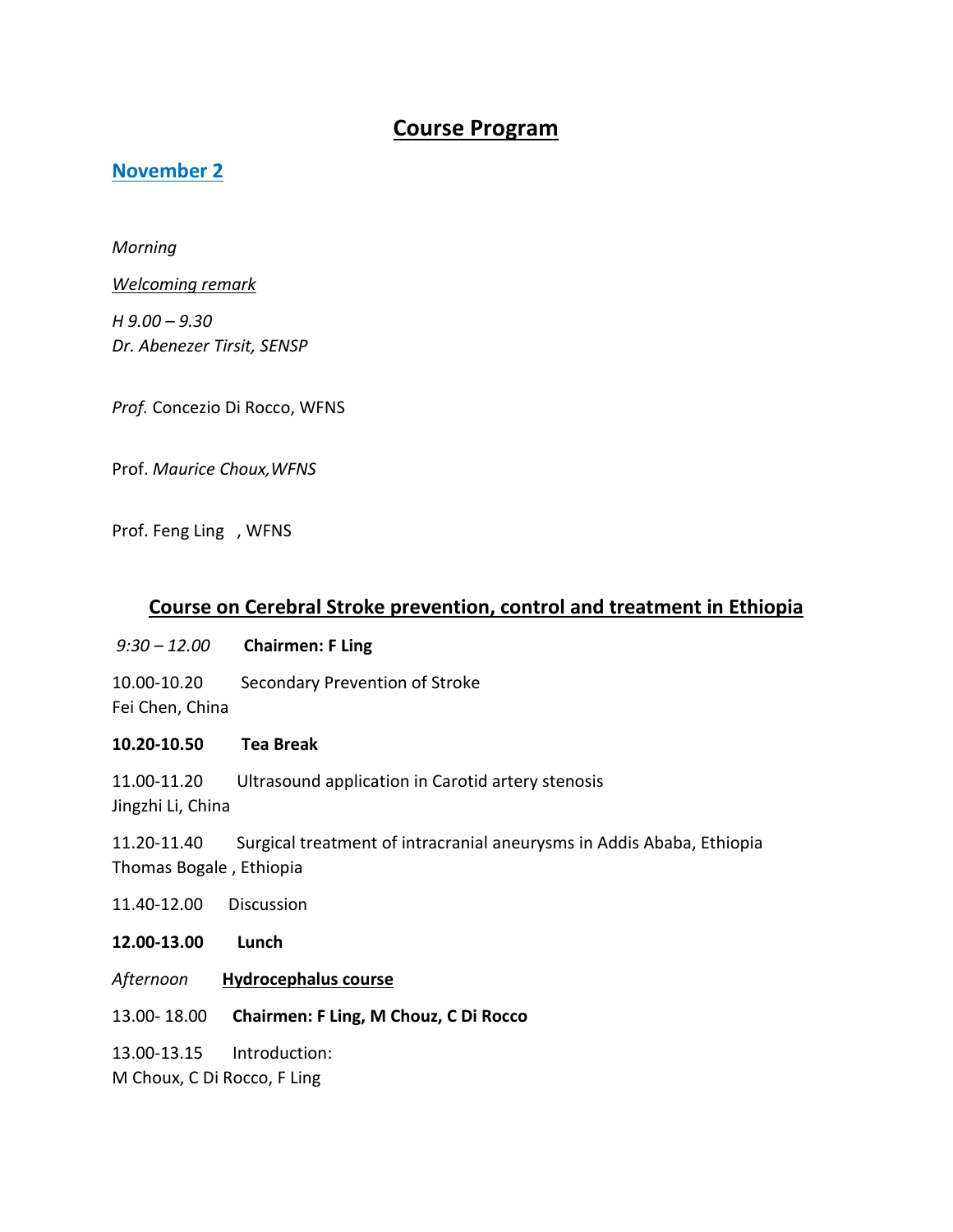13.15-13.40 Congenital hydrocephalus. A survey C Di Rocco, Germany 13.40-14.10 Obstructive hydrocephalus (tumors) M El Belthagy, Egypt 14.10-14.40 Post-hemorrhagic hydrocephalus C Di Rocco, Germany 14.40- 15.00 How to implant an extra-thecal CSF shunt device M, Choux, France 15.OO-15.20 How to maintain an external ventricular drainage G Zeng, China 15.20-15.40 About shunts

C Di Rocco, Germany 15.40-16.00 Normal pressure Hydrocephalus

Andrei Klimash , Russia

16.00-16.20 Discussion

#### **November 3**

#### *Morning*

| 8.30-13.00                        | Chairmen: G Zeng, Hagos Bilut, Mersha Abebe, Tony Magana |
|-----------------------------------|----------------------------------------------------------|
| 8.30-9.00<br>M Choux, France      | Infective complications, avoidance, management           |
| 9.00-9.20<br>El Beltagy, Egypt    | Management of infected CSF shunts                        |
| 9.30-9.50<br>G Zeng, China        | Hydrocephalus associated to arachnoid cyst               |
| 9.50-10.20<br>C Di Rocco, Germany | Temporal arachnoid cysts                                 |
| M Choux, France                   | 10.20-10.40 Suprasellar arachnoid cysts                  |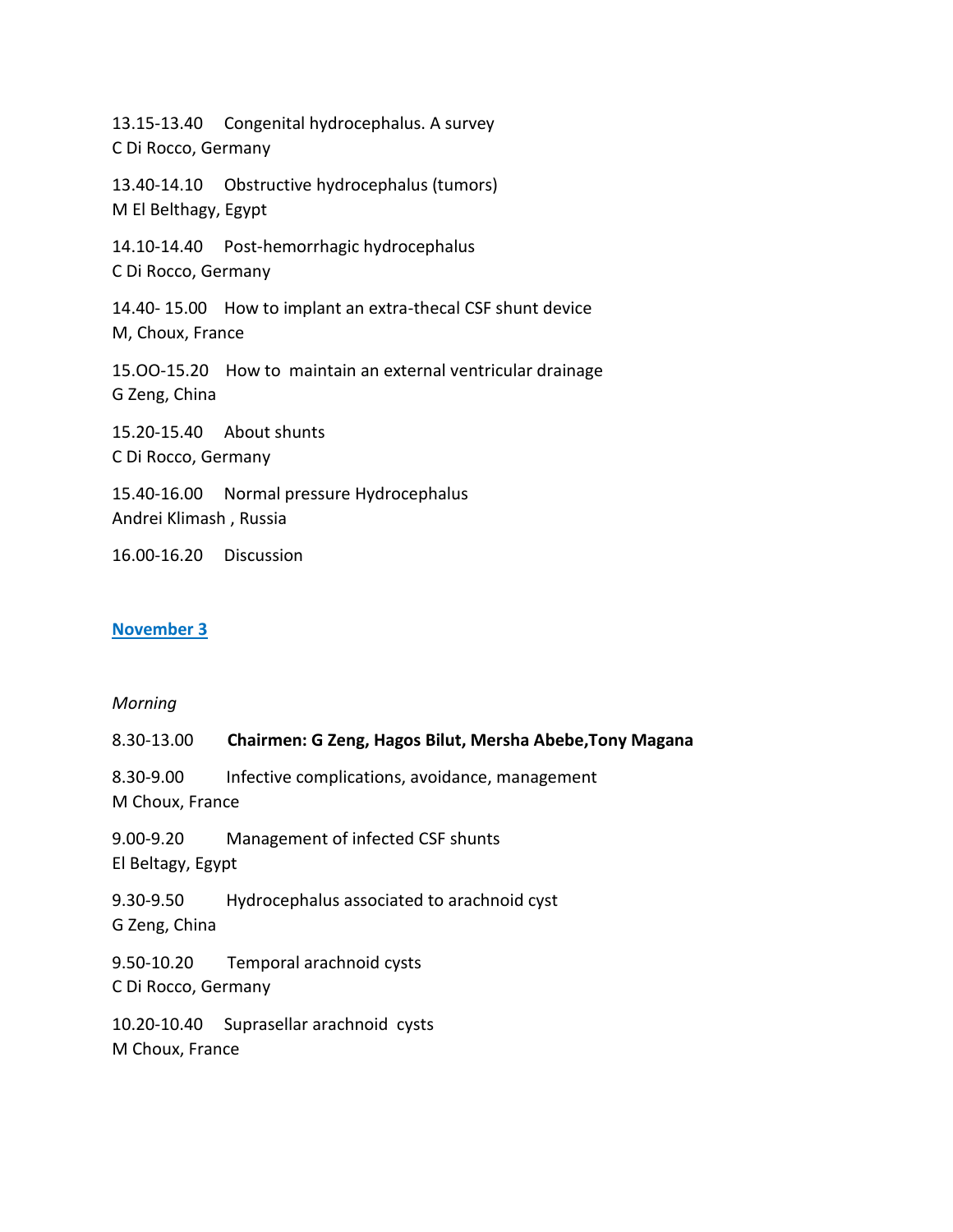#### **10.40-11.00 Coffee break**

- 11.00-13.20 **Chairmen: El Beltagy, Azarias Kassahun,Brook Getachew , Elam M**
- 11.00-11.40 Management of posterior fossa tumors

M Choux, France

11.40-12.00 Hydrocephaluses associated to Myelomeningocele R. Mijalcic, Serbia

12.00-12.20 How do it: MM C Di Rocco, Germany

12.20- 12.50 Lipomyelomeningocele

12.50-13.10 Challenges and Opportunities of Practicing Pediatrics Neurosurgery in Ethiopia Addisalem Belete ,Ethiopia

13.10-13.20 Discussion

**13.00-14.30 Lunch**

#### *Afternoon*

#### 14.30-18.00 **Chairmen:R Mijalcic, Abat Sahlu , Tsegzeab Laeke**

14.30-15.00 How to perform an endoscopic III ventricle cisternostomy C Di Rocco, Germany

15.00-15.15 How to manage a choroid cyst endoscopically R Mijalcic, Serbia

15.15-15.40 Complications of ETV C Di Rocco, Germany

15.40-16.00 Endoscopic assisted pediatric tumors microsurgical resection El Beltagy, Egypt

#### **Interactive sessions**

16.00-18.00 **Chairmen: Abenezer Tirsit , Kibruyesfaw Zewdie , Mulualem Adefrias Case Presentation**  16.00-16.03 Bethelehem Yesehak Neurosurgery resident, Addis Ababa University